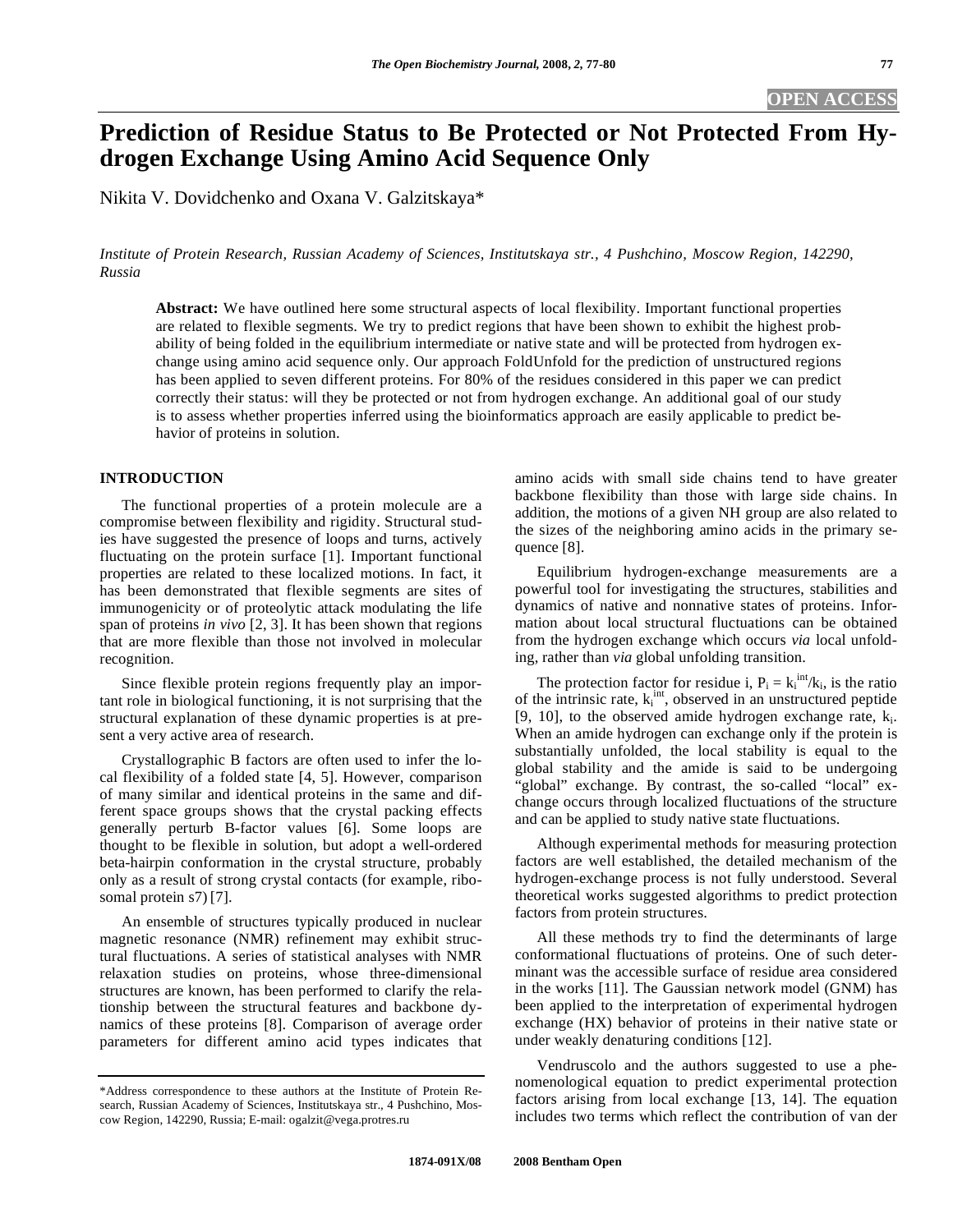| <b>PDB</b>       | <b>B-factor</b> $(C\alpha)$ | <b>Atom-atom contacts</b> | CamP $[15]$ | Entropy scale [25] |
|------------------|-----------------------------|---------------------------|-------------|--------------------|
| 1hml             | 0.35                        | $-0.42$                   | $-0.43$     | $-0.06$            |
| 1 <sub>hrc</sub> | 0.17                        | $-0.53$                   | $-0.54$     | $-0.08$            |
| 2ci2             | 0.43                        | $-0.52$                   | $-0.10$     | $-0.01$            |
| 2eql             | 0.32                        | $-0.45$                   | $-0.44$     | $-0.10$            |
| 2rn2             | 0.41                        | $-0.45$                   | $-0.35$     | 0.11               |
| $2\text{sns}$    | $\sim$                      | $-0.30$                   | $-0.36$     | $-0.10$            |
| 6pti             | 0.31                        | $-0.63$                   | $-0.67$     | $-0.35$            |
| average          | 0.33                        | $-0.47$                   | $-0.41$     | $-0.08$            |

**Table 1. Correlation Coefficient Between Different Structural Parameters and Experimental Protection Factors** 

Waals contacts and hydrogen bonds. But all these methods use the three-dimensional structure.

 Recently the method CamP (http://www-almost.ch. cam.ac.uk/camp.php) has been suggested for predicting protection factors directly from the amino acid sequence, which does not require any knowledge of the native structure of a protein [15]. The method uses a neural network. The result of predictions with such methods depends on the training dataset. The correlation coefficient is 50-70% for 12 proteins for which experimental data from hydrogen exchange have been obtained.

 We suggest that the absence of protection can be explained by fluctuations of the loops between packed secondary structures. So the prediction of intrinsic disordering should identify regions of the polypeptide chain that have a tendency to undergo significant structural fluctuations. Therefore we use our program FoldUnfold [16, 17] to check our suggestion that predicted flexible regions from amino acid sequence will correlate with the status of the residue protected or not protected from hydrogen exchange in 3D structure. An additional goal of our study is to assess whether properties inferred using the bioinformatics approach are easily applicable to predict behavior of proteins in solution.

#### **RESULTS**

### **Search for Structural Parameters with the Best Correlation with Experimental Data on Hydrogen Exchange**

 We try to find what structural parameter will be the best for the prediction of hydrogen exchange protection factors. We consider seven proteins for which we have experimental data: alpha-lactalbumin, equine lysozyme [18], bovine pancreatic trypsin inhibitor [19], staphylococcal nuclease [20], horse heart cytochrome c [21], staphylococcal nuclease [22] and chymotripsin inhibitor 2 (CI2) [23]. We extracted Bfactor data from the corresponding PDB files from our database. We operated with two types of B-factor values. The first type of values is an average of B-factor values over all atoms of the given amino acid residue in the studied protein  $(**B**)$ . The second type of values is the B-factor value for the  $C_{\alpha}$  atom of the given amino acid residue in the studied protein  $(B(C_{\alpha}))$ .

 It turns out that the maximal correlation (47%) is obtained if to use the number of atom-atom contacts calculated from the known 3D structure, but not the B-factor (33%) and entropy scale, as the number of degrees of freedom for angles  $\varphi$ ,  $\psi$ , and  $\chi$  for each amino acid [24] (about 1%) (see Table **1**). It has been shown previously in the work of Vendruscolo [15] that the correlations between experimental protection factors and B factors are relatively weak, consistent with the view that protection factors mainly probe larger-amplitude fluctuations than B factors [25]. The CamP method gives not a very high correlation for our database of proteins (correlation coefficient is 40%). This result confirms the suggestion that the result of the program trained on the database will depend on the considered database. Vendruscolo and the authors also compared the result of disordered predictions from different programs with experimental data [15]. The authors explained weak correlations found in this case by the fact that the intrinsic propensity for being unfolded is strongly modulated by the interactions in the folded state to define the local fluctuations probed by hydrogen exchange measurements [15].

 We suppose that using only amino acid sequence we can predict the status of the residue to be protected or not in 3D structure (but not absolute values) using statistics of atomatom contacts for each 20 amino-acids sequence in the globular state (see Table **2**) [16].

| Table 2. | The Average Number of Contacts Per Residue in |  |  |  |
|----------|-----------------------------------------------|--|--|--|
|          | <b>Globular State</b>                         |  |  |  |
|          |                                               |  |  |  |

| G    | P    | A            | D    | E    |
|------|------|--------------|------|------|
| 17.1 | 17.4 | 19.9         | 17.4 | 17.5 |
| R    | H    | $\mathsf{C}$ | V    | M    |
| 21.0 | 21.7 | 23.5         | 23.9 | 24.8 |
| K    | S    | N            | Q    | T    |
| 17.7 | 18.2 | 18.5         | 19.2 | 19.8 |
| L    | I    | Y            | F    | W    |
| 25.4 | 25.7 | 25.9         | 27.2 | 28.5 |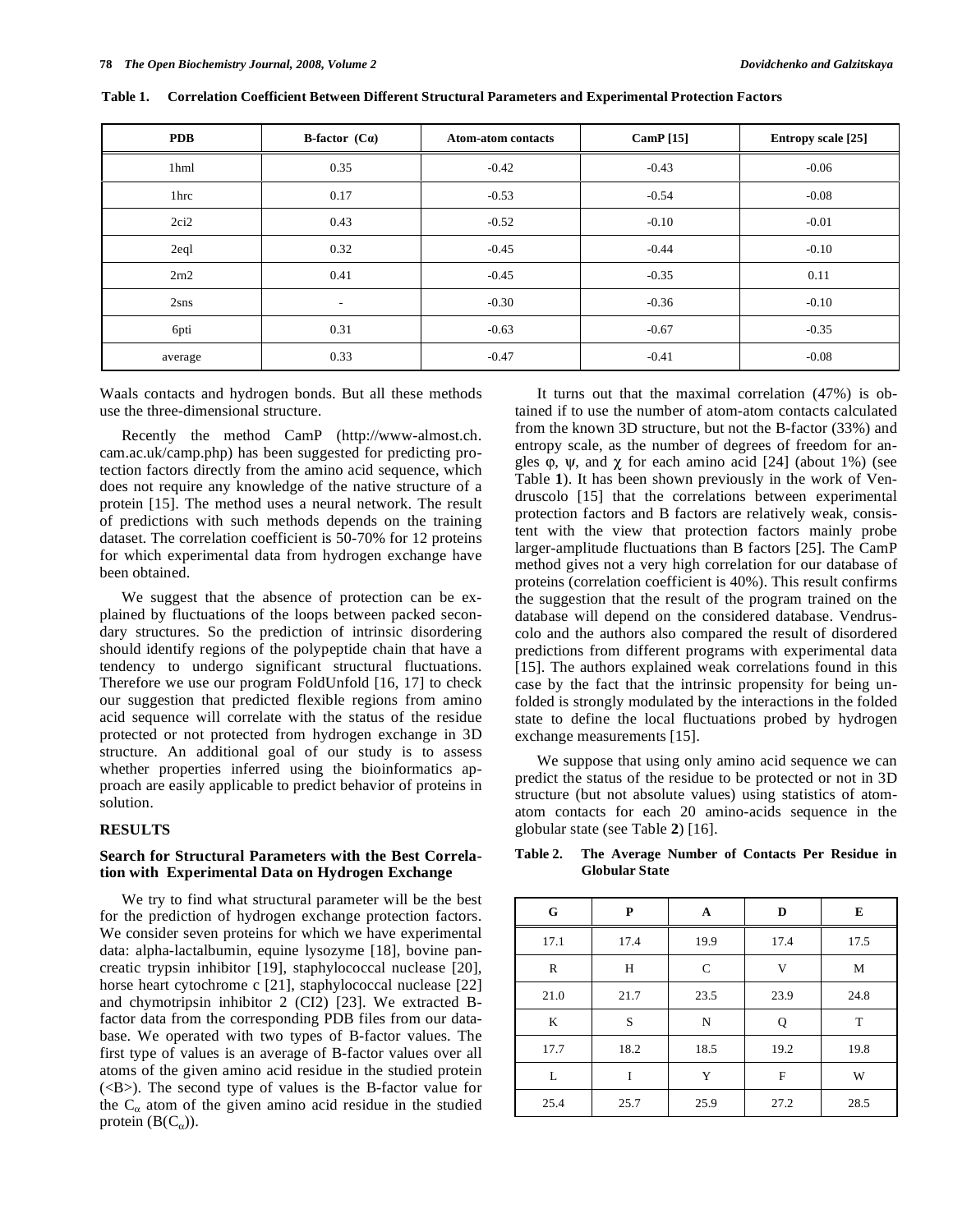#### **Using Fold/Unfold Method for the Prediction of Residue Status to be Protected or not from Hydrogen Exchange**

 In our studies, to search for status of the residue to be protected or not from hydrogen exchange using amino acid sequence only, we have employed the *FoldUnfold* program, which permits choosing different widths of the averaged window [16, 17]. As seen from our studies, the choice of the window width depends on the length of the expected loop and, consequently, on the task posed by researchers. Thus, the window width of 41 amino acid residues is optimal for the search of long unstructured regions in proteins that are considered to be completely disordered [16, 17]. The window width of 11 amino acid residues is optimal for the search of unstructured region in a polypeptide chain of 10-20 amino acid residues long.

 To predict the status of the residue from the amino acid sequence, we used the scale based on the average number of contacts observed for 20 amino acids in globular proteins [16].

 The procedure that was used for construction of a contact profile is as follows. First of all, contact indices are assigned to the given amino acids sequence. The second step is smoothing of the obtained profile by averaging with some sliding window. After such manipulations we translated the given body of contacts into a binary system with the following rules: if the difference between indices of the given amino acid and some threshold (the value of threshold, which is 20.4, discriminates regular and loop regions) is less than 0, it should be an unprotected amino acid. Otherwise we name this amino acid as protected. The value of the threshold and rules were taken from previous works where a contact scale was used [16, 17]. In those works it was shown experimentally that there exists correlation between contacts profile (obtained using a contact scale) and structured/unstructured regions [16, 17]. For estimation of quality of our prediction we used sensitivity and specificity. The specificity is defined as the rate of true negatives to the sum of true negatives and false positives, while sensitivity is defined as the rate of true positives to the sum of true positives and false negatives. In other words, the sensitivity defines the percentage of correct predictions of protected amino acids which are experimentally proved to be protected, while the specificity defines the percentage of correct predicted unprotected amino acids.

 The FoldUnfold method with a different size of windows has been applied to seven proteins for which we have experimental data: alpha-lactalbumin, equine lysozyme [18], bovine pancreatic trypsin inhibitor [19], staphylococcal nuclease [20], horse heart cytochrome c [21], staphylococcal nuclease [22] and chymotripsin inhibitor 2 (CI2) [23].

 The results of calculations are summarized in Table **3**. As shown from the Table, the best scores belong to the size of 11 amino acids. We also tried the sliding window size of 13 amino acids, but this leads to lower results as compared to those of 11 amino acids (data not shown). One can see that for protein alpha-lactalbumin (pdb code 1hml) we have got the maximum accuracy  $-97\%$ . A little bit lower results were obtained for other proteins, thus proteins 1hrc, 2eql, 2rn2 and 6pti have about 80% of accuracy (sensitivity) on average (see Fig. **1**). The next important question that arises is

whether the accuracy (sensitivity) is true in terms of specificity. We have calculated the amount of false positive predictions for every protein (specificity) as well. It can be seen from the table that the results vary greatly, from 35% to 60 %, which is about 40% on average. It should be underlined that the majority of mispredictions for proteins represent cases in which protection was predicted but not observed.



**Fig. (1).** Comparison of predicted and experimental protection factors for three proteins (a) 2ci2, (b) 2eql, (c) 6pti. Dotted curves are predictions made by our FoldUnfold method with window size of 11 residues. Values that are lower than 20.4 are considered as unprotected and correspond to zero, other values normalized on the average difference between the expected number of contacts and the threshold value of 20.4. Solid curves are original protection factors presented as 0 for unprotected residues and more than 0 for protected residues (normalized on the average protection factor for protected residues). Straight lines represent regular secondary structure according to the DSSP program [26].

 We have considered the results of predictions by the CamP method for our database of proteins to compare with our results (see Table **3**).

 In spite of the fact that the CamP method is based on a neural net and gives almost 97% of accuracy, its specificity is very low (13%). There is an explanation to this fact: the method simply overpredicts the number of protected residues. According to the definition [15] the residue is protected if lnp>5, and not protected if lnp<5. Summarizing this information we can resume that in spite of its simplicity our simple approach keeps abreast with the CamP method.